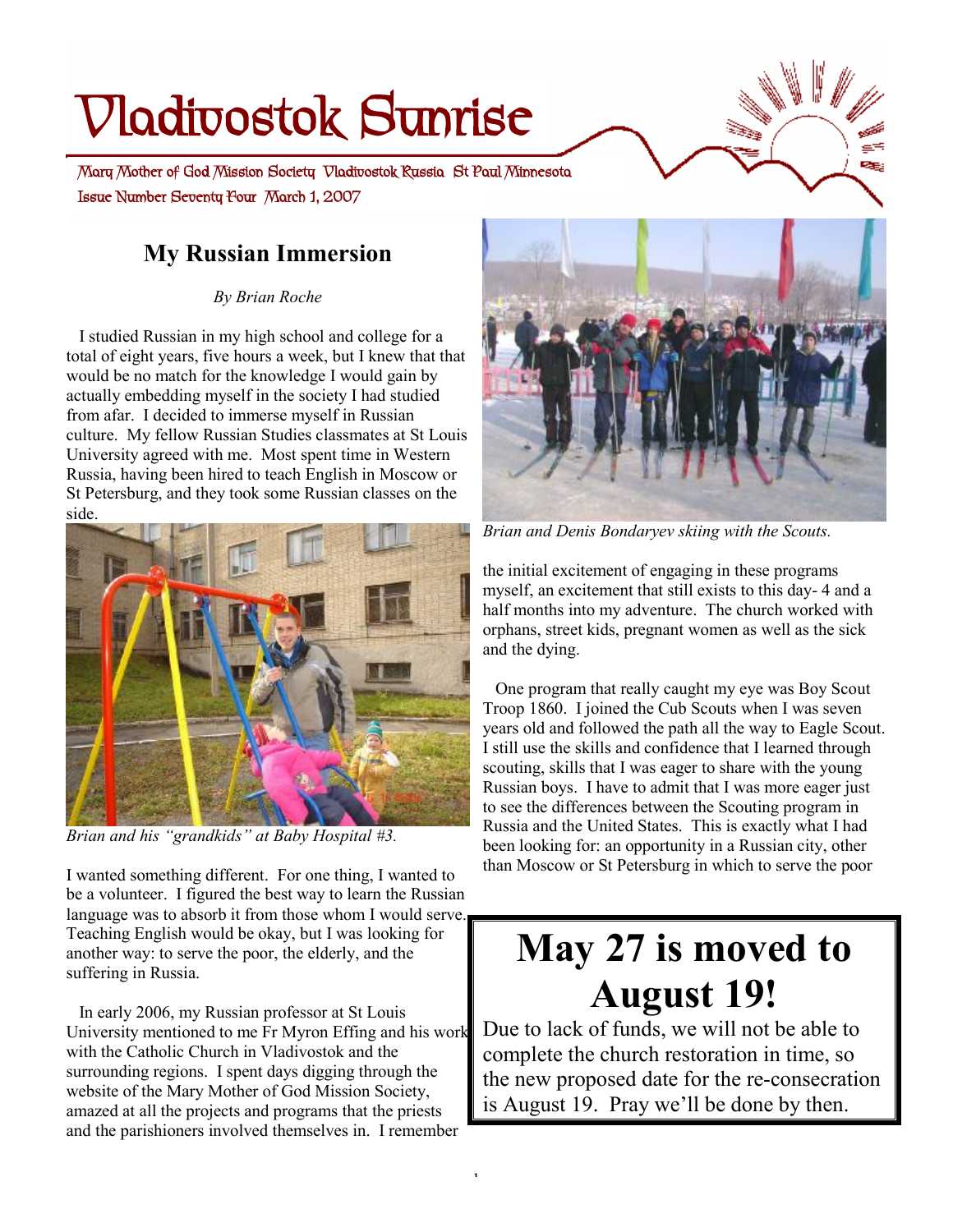and the suffering, to not only practice my faith but strengthen it, and finally to improve my Russian language skills. After being helped along the way by some remarkable people, my day had finally arrived, and surprisingly I was more excited than nervous to set out on this year long adventure far from home. I didn't know exactly what to expect, but I always knew that I would make it with God leading the way. I prayed that my heart would open wide and that my mind would become a sponge, soaking up my experiences.

 I instantly fell in love with the church and the parish. The history of the church was especially interesting. I was looking at an example of the effects of Communism on the Catholic Church in Russia first hand. It was a great experience being introduced to the people who work tirelessly to make the parish and its charitable programs so strong and effective. Led by the examples of Fr Myron and Fr Dan, the staff here in Russia as well as in America is a group of talented and dedicated people, each one an example of how gloriously good people can be. Everyday, they encourage, guide and teach me about everything from their culture and cooking to their language and our shared faith. I love the fact that I am able to practice my faith with such a great group of people. Through daily mass, daily prayer and conversations with the priests, sisters and the youth of the parish, my Russian improves. But more importantly I see my faith strengthening.



I divide most of my day between the Hospice and the orphanage. Both groups of people, the orphans and the elderly, are very different but at the same time, much alike. They find themselves in desperate situations, completely dependant on the kindness and charity of others.

 At the orphanage, I think my main service is to be a positive male role model for the young kids, most of whom are between the ages of 3 and 5. It's a shame, but the children are starving for attention, mainly from men. It is not their fault, but the odds of succeeding in life are stacked heavily against them. It is my hope that the guidance and love from me can point them down the right track in life so that they do not become another statistic. Also, I hope that my daily visits teach them the importance of commitment. They love spending time out of doors exploring everything from parked cars to snowy hills or just what I happen to have in my pockets that day. They still get a kick out of the size of my gloves compared to theirs. I'm surprised at how well they respond when I quiz them on the days of the week, colors or numbers. When they switched from calling me "Papa" to "Brian" it touched me. When we first went inside the nurses didn't have to show me around, the kids couldn't wait to give me a tour. They were starting to feel more of a connection and a bond with me, which was essential to my goal. I was more than just the guy who brought them candy. I became a friend. I love seeing them bundle up in their little snowsuits, made up of mixed and matched coats and gloves. It's amazing how cheerful and excited they always are. Perhaps they don't fully understand their situation. Sometimes I fail to grasp it myself. Usually on the bus it'll hit me that they don't have a mother and a father to care for them. They don't have a warm loving home like I did. It doesn't always register. Sometimes I slip and ask them if they have brothers or sisters and they respond with blank stares. Above all they long for physical contact. Heading outside, it's common to have ten different kids each grabbing onto one of my fingers. I have to be careful, however. Tanya loves to be picked up and carried, but once I do that, they all start screaming and waving their little arms in the air, aiming to get the same attention. At the end of the day I'm usually tired, hungry and dirty but I feel great!

 The hospice is a similar situation. At first I found myself showing up just to feed the patients their lunch. But as time passed I started arriving earlier and earlier so that I could just be with them. That's all most of them long for, just some company and a conversation. In their old age, they naturally speak slowly. For that I am so grateful! It's easier to have a conversation when I can actually understand what they are saying. I usually deliver donations of diapers and clothes from the church, feed the residents their lunch or just sit and watch TV with the men or bring them a newspaper. Most of the patients are just aching for the little things: a massage, a napkin, an adjustment of their pillows or just to know what day of the week it is or what the weather is like. It's great because I never know what the conversation topics will be on any

 $\overline{\phantom{a}}$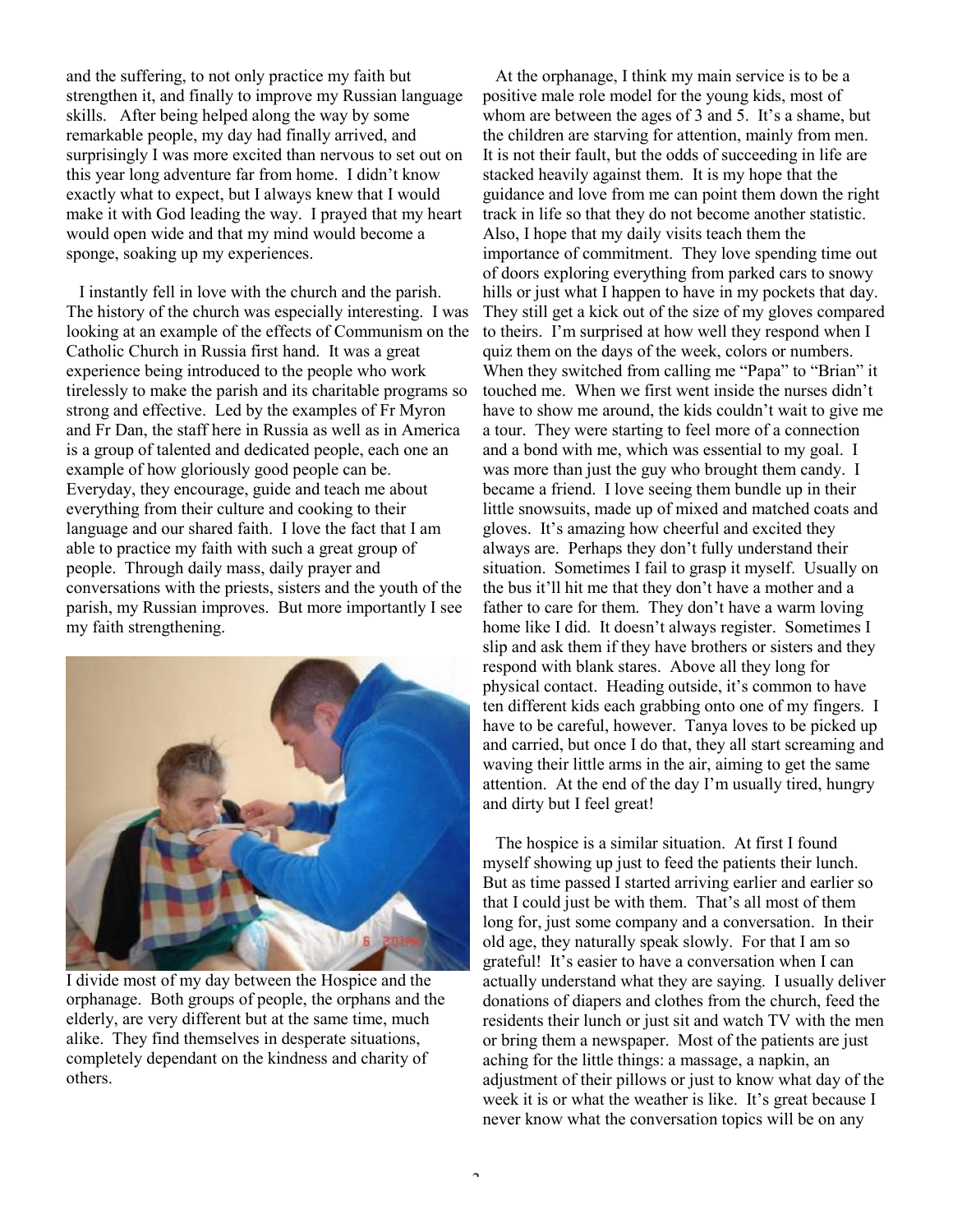given day. We've talked about their pasts, sports and even fish recipes. One woman, who must be in her 70's, asked if I could teach her English. At the same time it's heartbreaking knowing that some of them spend their entire day lying in bed, waking only to eat. It's not unusual to find patients crying and asking to borrow my phone so that they can call home and have someone take them out of there. More than once, in the middle of a conversation, a woman broke out in tears because I reminded her of her grandson who she hasn't seen in 10 years. It's a joy to be there but at the same time painful because you have to watch some of them deteriorate in health and you never know who won't be there the next time.

 The three objectives I set for this trip intertwine everyday. My faith strengthens and my Russian improves which allow me to better serve the people. It's a wonderful opportunity that I have been given. It reminds me that between my family in the United States and my "family" in Vladivostok, I have been blessed beyond the definition of good fortune

## **How to Communicate with Us**

**Internet:** Russian: [www.catholic.vladivostok.ru](http://www.catholic.vladivostok.ru) English: [www.vladmission.org](http://www.vladmission.org) Sisters: [www.cjd.cc](http://www.cjd.cc)

#### **Office in Russia:**

**Phone:** 011-7-4232-26-96-14 (Six hour time difference from California) **E-mail:** [myron@catholic.vladivostok.ru](mailto:myron@catholic.vladivostok.ru) [daniel@catholic.vladivostok.ru](mailto:daniel@catholic.vladivostok.ru) **Letters** without donations:Catholic Parish Volodarskovo 22 690001 Vladivostok RUSSIA

#### **Office in America:**

**Phone and FAX:** 1-(651)227-0208 **E-mail:** [usoffice@vladmission.org](mailto:usoffice@vladmission.org) **Donations and letters**: Mary Mother of God Mission Society 1854 Jefferson Ave St Paul MN 55105-1662

#### **Office in Canada:**

**Donations and letters**: Mary Mother of God Mission

**Phone**: 1-(807) 597-6052 **E-mail**: [gnivall@shaw.ca](mailto:gnivall@shaw.ca)

Society PO Box 868 Atikokan Ontario P0T 1C0 Or you can donate from your credit card through our web site. Your donations are tax-deductible. You will receive any required receipt for tax purposes by return mail. Please be

assured that we do not sell our mailing list or any other donor information to other organizations.

**Donations** in kind. If you have items that you think we can use, please contact Mrs Sandra Sonnen at the Mission Office in St Paul giving a complete list of items.

**Sisters in Jesus the Lord** 

**Phone:** (651)230-3337 525 Thomas Ave St Paul, MN 55103

**Vladivostok Sunrise** Edited and produced in Russia by V Rev Myron Effing, C.J.D. Assembled for mailing by Nativity Parish, St Paul, Minnesota.

#### *Home….\**

*Have you ever… Tried to sleep When the pain of hunger Goes so deep… No water to drink No food to eat And to think No father, no mother By your side to cuddle And if your memory is true Today you turn seven When you awake On Christmas morning In a sewer alone….. You call home No tree… no presents And all that is yours Are the wastes of others Your gifts you call treasure But you never complain In the horror of your pain But today is different You have gone to Heaven Although you have left So many remain Without a home Without a name…….*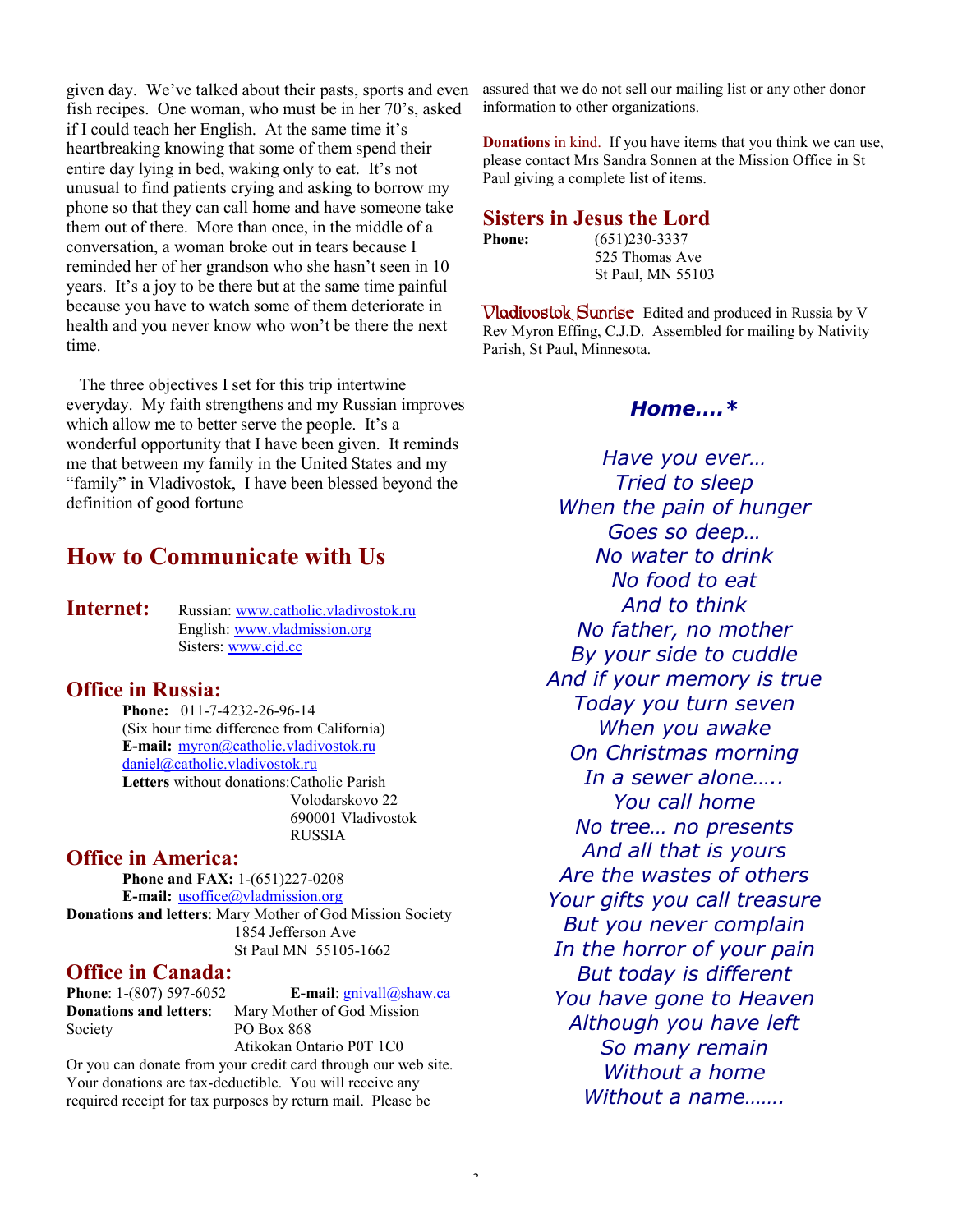

*\*Glenn Ivall, our representative in Canada, wrote this reflection about what it means to be a street kid. Here Glenn and Nancy Ivall with Fr Myron in Las Vegas.* 

# **News Notes**

#### *by V Rev Myron Effing, C.J.D.*

• The City of Vladivostok has added some square footage to the property of the parish to make more room for parking and beautification. The new land basically lays on all sides of the present property, so it will allow us to better control what is near to the church, which is a state architectural monument.

● Our eldest parishioner, Regina Antonovna Savchenko, 96 years old, died on December 30. She lived in Slavyanka near the North Korean border. In her later years she was blind and hard of hearing, so she was never able to come to the church. Fr Myron visited her, heard her confession, anointed her, and gave her the Blessed Sacrament in the Fall. She had not seen a priest or been to church for 50 years. Eternal rest grant to her, O Lord!

● On January 7 our Bishop Kirill Klimovich met with our seminarian Brother Oleg Yelchaninov in Irkutsk. After the meeting the bishop issued a letter of authorization for Brother Oleg's ordination to the diaconate! We don't know the date yet. Stay tuned.

• Our main Christmas Mass took place this year in the Lutheran Church (about three blocks from our church) at 3:00 PM on Sunday, December 24. Fr Myron chose to do it so early because the Lutheran service was at 6:00 PM, so his choices were either 3:00 PM or 9:00 PM. Since night transportation is so difficult in this city, most people from whom Fr Myron asked advice said that earlier would be better than later.

 About 160 people attended. Our choir began to sing at 2:30. The mass itself was very nice. Sr Marina prepared the children in a very cute Christmas play, which by tradition in Vladivostok takes place at the beginning of mass after the penitential rite and before the Gloria. This year the children dressed up in various animal costumes to wake up the baby Jesus and sing to Him on his birthday. Some proud parents were in the front row with video cameras as modern consumer technology is growing in Russia. The star of the show was 5-year-old Kirill Anisimov, who played Baby Jesus and woke up very slowly as the birds, bunnies, cows, oxen and donkeys sang to him their respective verses of a song composed by Sr Eugenia.

• In September Fr Dan made a trip to Salzburg, Austria for a high level liturgical music conference He says,"Attending the liturgical music conference was a great privilege for me, made possible by the generous invitation and funding of Fr Johannus Trummer, the founder of the Department of Sacred Music at the University of Graz, where our parish organist Marina Omelchenko is now studying. It was a relatively small conference: Only 30 attendants from 14 different countries. Many of them were the liturgical music representatives of the bishops' conferences of their respective countries. Several were music coordinators from some of the major cathedrals of Europe (Dublin, Strasbourg, Cologne). The main themes were the "Liturgy of the Hours" and "Liturgies of the Word". For the past several years the organization has also invited one or more representatives of liturgical music programs in former communist countries as a way of learning more about what is happening musically where the church was persecuted and of encouraging our efforts. I planned a presentation of 30 minutes, but with questions and answers my participation lasted quite a bit more than one hour. People were very complimentary and encouraging about the music that we have composed, translated published and recorded. It was really an amazing experience. I kept asking myself, 'How did you ever get here in this elevated group of people?' I'm not sure what it will mean for the future, but I have been invited back."

• From the Salzburg conference Fr Dan made a stop in Gaming, Austria in the foothills of the Alps to visit Dima Kamil, our young parishioner and employee, who is now studying for a degree in Theology of the Family there. He was in very good spirits and reports that he is very happy to be studying at the International Theological Institute of Marriage and Family Life (ITI).

 Later we received this letter from Dima: "The new semester has started already. It seems to be much busier

4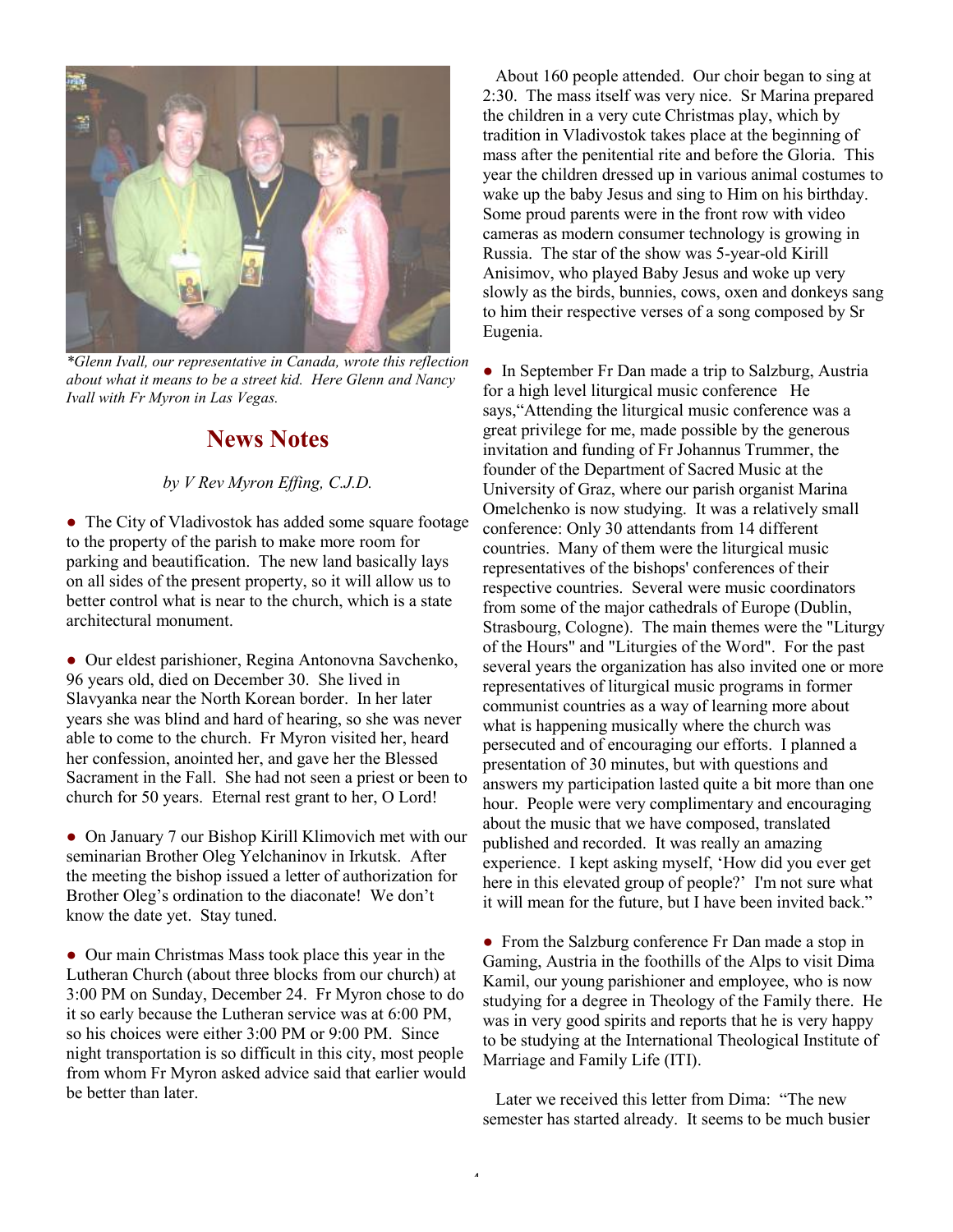now because of the seven classes I'm taking:. Greek II, German, Metaphysics (Aristotle and St Thomas' commentaries); Creator and Creation (mainly St Thomas' Summa); Theology of the Body (taught by prof. Waldstein who translated and edited the book), Gospel of John (also prof. Waldstein), Modern Moral Theory (Fume, Kant, Mill, Nitzshe). My favorites so far are Metaphysics, Gospel of John, and Theology of the body--Really good classes. Christmas break was really nice. I stayed in France for a week at the house of one of the students who is French-American. His family was very welcoming and his mom was cooking such goooddd food! I stayed there over Christmas and New Years with another two students of ITI (a married couple from India) and their child. It's sad what I noticed in France--In the countryside there are no young people at mass AT ALL. My friend's mother says that every priest has about 15-20 parishes or even more because there is a lack of vocations. In their town Sunday Mass is held only once in two months.

 "In the beginning of January I went to Morocco, Africa for a week with a friend of mine from school. I went for two reasons: a nice country which I've always wanted to see, and because it's very cheap there. I would have been quite expensive to stay in Austria during the break because we don't get food vouchers during the break, and we're supposed to be on our own. It turned out that going to Africa was cheaper than staying in Gaming  $\odot$ . We stayed there for six days and visited quite a few places. In one town we even met catholic nuns. It was strange to see them, because it's a Moslem country. It was a great experience, but now I'm totally ready to start this semester."

• The removal of the Communist-added interior floors and walls of our church building went much faster than we thought, thanks to our great crew of happy, hard working Chinese (and lately 4 Vietnamese). Everything was removed within 6 weeks and at the same time they started patching walls and pillars where gaping holes remained. Then they poured the bottom layer of the new ground floor. Soon they will lay the pipes for the in-floor heating system and then pour the top layer of cement. On top of that will be the floor covering. We do not yet know if it will be tile or stone. We were not able to keep up the pace of the work as we hoped (lack of money) so all the Chinese went home early for Chinese New Year, thus setting back our plans for a couple of months. We hope that the interior will be in good enough condition to allow us to celebrate Easter Mass there. Meanwhile in the spring we hope to build the towers and steeples, and have everything ready for the re-consecration of the building and of the rectory in August. It was originally planned for the Feast of Pentecost. It hardly seems possible that this 15-year old dream will be realized at last!

 It is interesting to note that the Archive Bureau left our building 13 years ago, moving to a new building downtown. Now their new building is already too small and they are planning to move again. And we still haven't completed the restoration of the church!

• On October 15 our parishioner Oksana Peretrukhina began her novitiate in Rome with the Sisters of the Sacred **Heart**.

• The street kids problem in Vladivostok has been drastically reduced. At the present time there are only occasional kids to be seen on the streets. This is because the government is doing a much better job of working with kids, and the government itself has been better funded due to high gas prices (Russia is the world's leading producer now of oil and gas.) So fewer kids find themselves in bad situations. Denis, our parishioner who works with the kids, together with a social worker, go to possible places to find kids about once a week: to the market, to the main intersections, to the train station, and to places where kids lived previously. Nobody is usually turned up.

• The City Social Commission asked if we could help some troubled families, seeing that there are fewer street children, but we reminded them about our work through the Women's Support Centers. It was suggested that we continue to work with poor children, like through the Scouting program where we are taking orphan kids who can't pay on our Scouting trips. We could also provide some medical and dental needs of poor kids, for example.

• Our Youth Group loves to do plays. Here is the Annunciation as performed on December 10 as the parish youth were preparing for Christmas.

*The cast takes a bow.* 

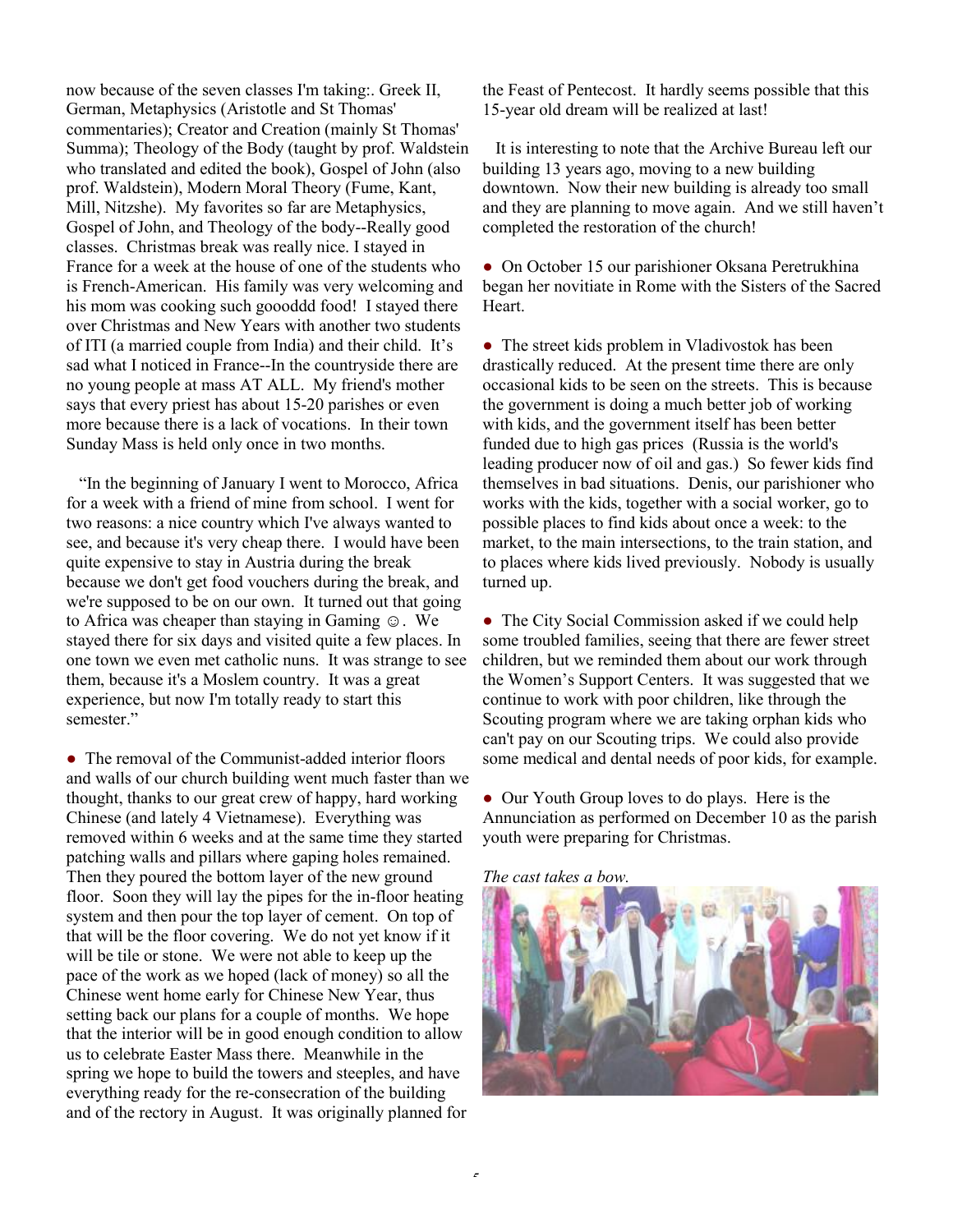

*The play was held in our new Our Lady of Fatima Parish Center* 

• People ask how the construction is going on the rectory. The building is livable, but not finished. Here is a photo taken from the North. We hope to finish it by August.



• 2007 should be an interesting time for Vladivostok! They are planning to build a high bridge from the center of Vladivostok to Churkin and then another one to Russian Island. The first will be one of the largest bridges of its kind in the world, they say. So traffic will be worse than ever this year with all the construction. There are again complaints in the national media about why there is so little development here in the Far East. Investments here should be more long term, but people are into quick money, even though the Far East has tremendous resources that could be developed over time.

• President Putin has decided close most of the orphanages in Russia and begin a program of foster care for children. One in twenty children is an orphan in Russia! It is mostly a result of years of Communist dogma, easy divorce, and abortion, all of which have weakened the family to practically nil. The institution of the family has to be rebuilt from scratch. Unfortunately, Russia tends to look to Europe, and the situation there isn't any better! The Orthodox Church has been compromised somewhat in this area, too, but they seem to be waking up. Hopefully, Christianity will have much to say in this area in the years ahead. It will take several years for the plans to close orphanages to be realized, so meanwhile we will continue to work with orphans and try to figure out how to support family life in Russia, including our Women's Support Centers.

• Suddenly the birthrate as taken a jump here. The government now gives \$10,000 to every woman who gives birth to her  $2<sup>nd</sup>$  and further children. She gets the money only after three years—to make sure she doesn't give the child up for adoption—and the money can only be spent to buy a larger apartment, for the child's education, or for the mother's pension. As I've been mentioning in my sermons in the States this past year, the low birthrate throughout Europe and the former Soviet Union is the most worrisome thing often on my mind! People went from being afraid of a population boom to having no kids at all! Once again our Church has been the prophet in all of this, even if the birthrate in Catholic countries is among the lowest. So it seems that the Catholic people haven't believed the Church on these issues. Now it is becoming clear. We hope, not too late.

• Right now the Women Support Centers are \$33,007.94 in debt! The Centers try to help women save their children instead of going for abortions. Through them we also are able to promote chastity in the public schools and universities here. Can you help with this debt? Last year the Women's Support Centers received the opportunity to provide a new service for young women who use our programs: The ultrasound equipment donated by Americans. One ultrasound was installed at City Women's Consultation Clinic #7, where our WSC #2 is located. It's not a secret that medical insurance is not a guarantee for free medical service for the Russian people. Many medical tests and consultations provided by gynecologists and urologists are very expensive for most Russians. For example, ultrasound exams are now about 500 rubles, or \$20. It goes without saying that the young ladies who are students of local universities are not able to pay such high price for this test.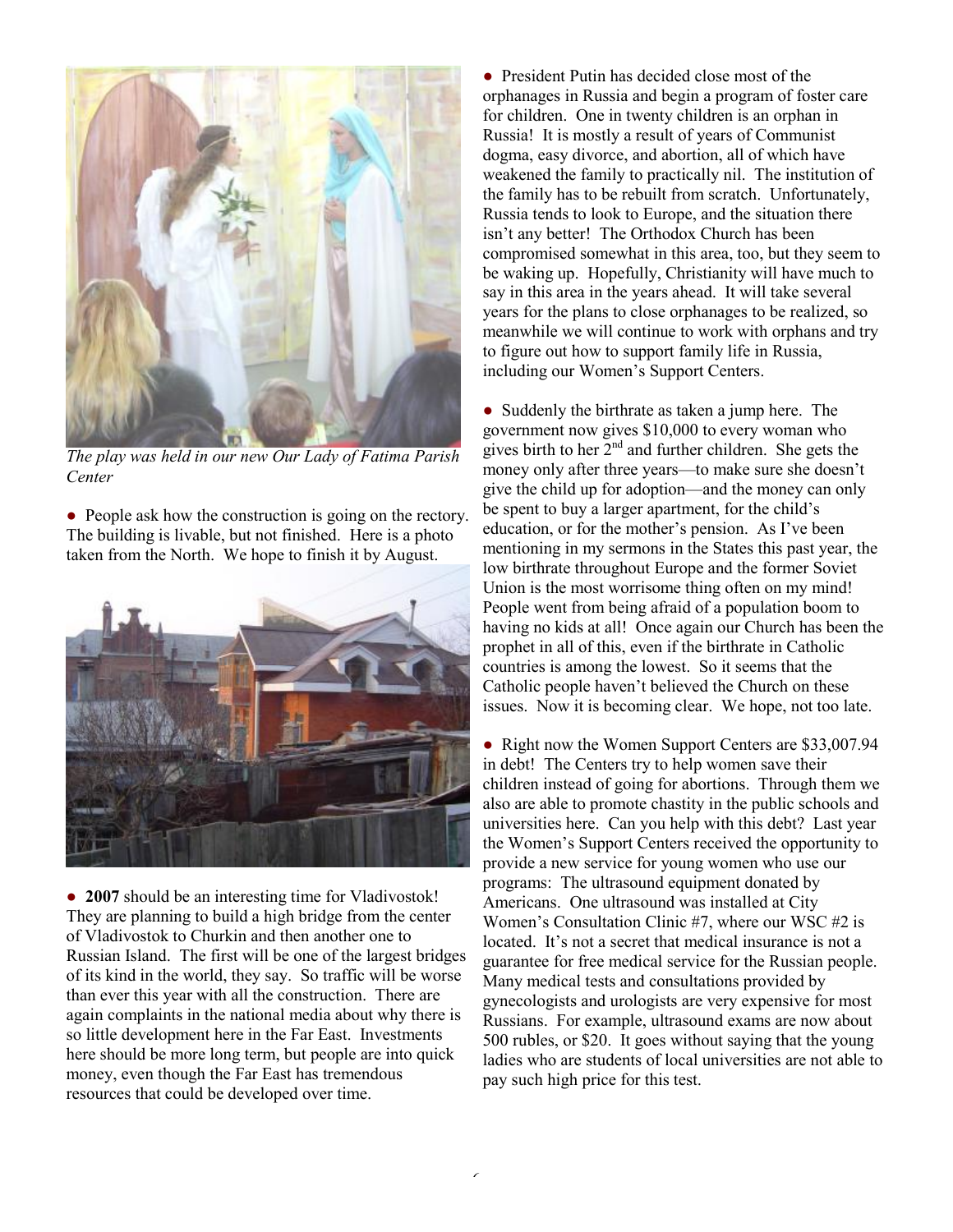One year ago "Tatyana," a student of the Vladivostok State University of Economics and Services, came to our Center for the first time with the aim to get a free pregnancy test. Though the result was negative we started to work with her because the girl really needed information about the harm of abortion and oral contraception. Then, when she was faced with a health problem, we suggested to her that she get a free ultrasonic examination. One week later she came to us again with bad news. Tanya told us that she was in big trouble--the ultrasonic test found that she had a subserous myoma in a precancerous condition. The girl also told us that she had been examined before in her local Women's Consultation Clinic but the doctors hadn't found any pathology in her womb.

 Then Tanya, who was married recently and dreamed of a baby, visited her local gynecologist and showed him the results of the examination, but this doctor ignored the results of our test and insisted that the girl have another test, on the machine of their local Women's Consultation Clinic. This doctor also told her that she always had to be examined only in her local Clinic, not others! It's very difficult to understand the reason for her doctor's requirement. (Maybe he didn't trust his col-leagues from another clinic or maybe he just wanted to get more money--who knows?) Tanya had to pay him 500 rubles for the test and the result was the same--subserous myoma, in a degenerate condition.

 We helped Tanya to get the consultation of a skilled and professional oncologist-gynecologist. She had surgery and proper medical care. We are praying for her and hope that her dream of a baby will come true!

● Maria Gurusova and Alexei Dyouzhev were married in our temporary chapel on January 20. Masha is well known to our guests, as she often serves as a translator for them. Alexei is a member of our professional choir.



• The devil still keeps us busy with various problems. On Orthodox Christmas night thieves broke three locks, and among the stolen things was a welding machine which we need to do the stairways and piping in the church. In Europe someone killed an Orthodox priest on Christmas night, stole all the icons from the church, and then set fire to it. So we don't have it quite as bad as some others. But we've had a lot of these break-ins lately. We'll have to decide what we can do to ward it off. A full-time night watchman is probably the way we will have to go. That's another salary to pay, unfortun-ately, but it might be less expensive than replacing locks and stolen articles.

• The Sisters in Jesus the Lord have started back to school. Sister Maria Stella is taking a class on Patristics at St Paul Seminary. She received an A on her paper last semester. She wrote about what union between the Orthodox Churches and the Roman Catholic Church might look like at this stage in the history of the scism. She really enjoyed researching the topic. She is going to enlarge on it and make it her paper for her Master's Degree.

 Sister Catherine Marie is starting her third semester in her major of Catholic Studies at the University of St Thomas. She received all A's in her classes last Semester. Sr Collette has a course in the Fundamentals of Philosophy. All three of them are studying Russian. They are studying one day a week with Vladivostok's former parishioner Yelena Hardkopf. Sister Catherine Marie is taking the last semester of Russian that St Thomas offers, so we don't know exactly where she can continue her Russian after this semester.

Sister Julia is taking a 9-lecture series on the encyclicals of Pope John Paul II given by Dr Bushman from the Ave Maria University in Florida. My assignment is to attend his lectures and pass them on to the other three sisters in our in-house classes.

Our beloved and most helpful supporter in the archdiocese, Monsignor Schuler had a stroke in early January just after his 86th birthday. No one except his own family is being allowed to visit him. We already miss his help greatly.

# **Opportunities**

♥ Mr Will Cossairt, Executive Director of Total Life Care Centers (28 centers in Minnesota!) suggests the possibility of some of their Life Care Centers becoming "sister centers" with Women's Support Centers in Russia! Many Mission supporters also work with Pro-life in various capacities. Anyone want to be first to be a sister center?